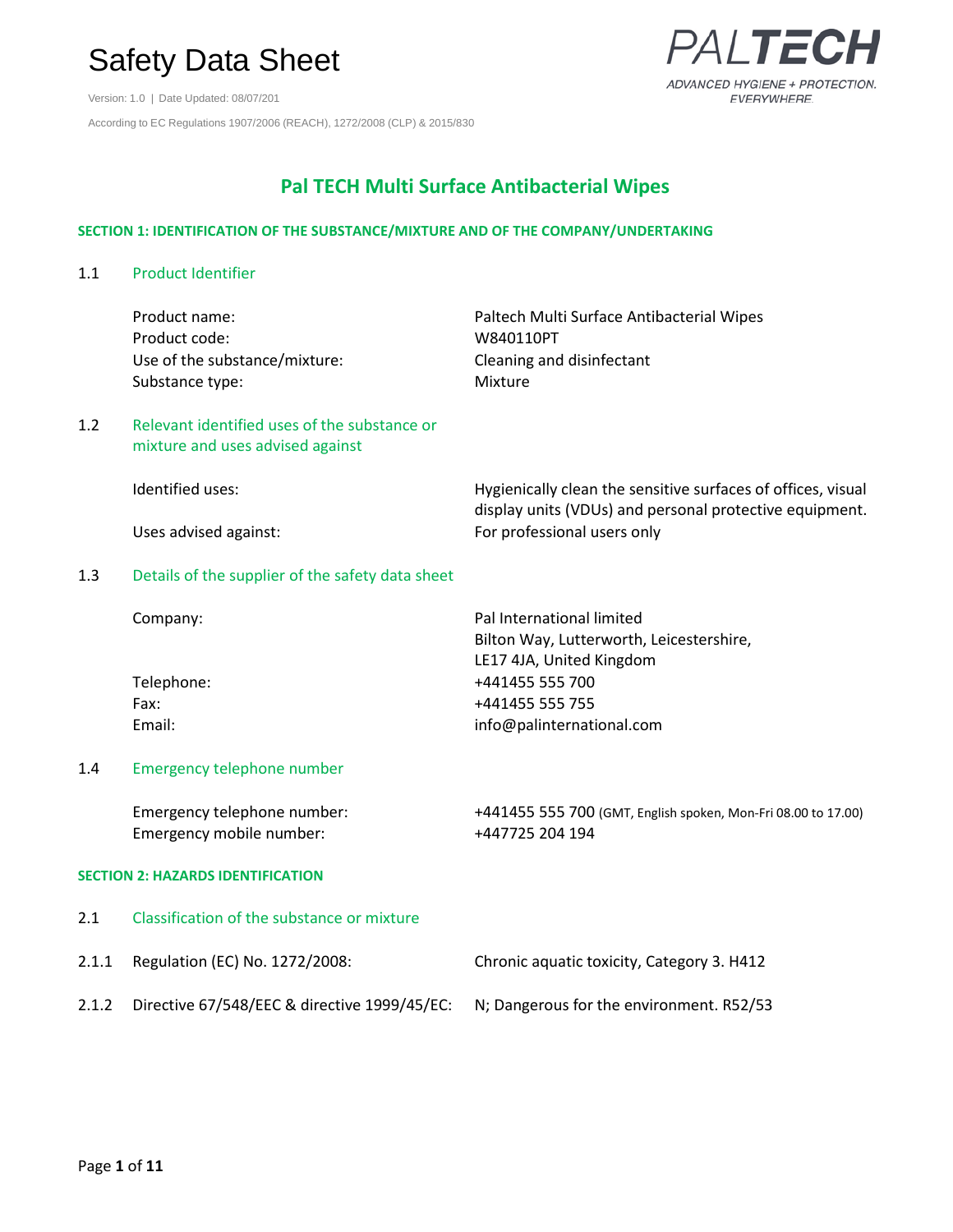Version: 1.0 | Date Updated: 08/07/201 According to EC Regulations 1907/2006 (REACH), 1272/2008 (CLP) & 2015/830



#### 2.2.1 Label elements

|     | Product name:<br>Contains:            | Pal TECH Multi Surface Antibacterial Wipes<br>Benzyl-C12-16-alkyldimethyl chlorides<br>C12-14-Alkyl[(ethylphenyl)methyl]dimethyl, chlorides<br>Didecyl dimethyl ammonium chloride |
|-----|---------------------------------------|-----------------------------------------------------------------------------------------------------------------------------------------------------------------------------------|
|     | Hazard pictogram(s):                  | Not applicable                                                                                                                                                                    |
|     | Signal word(s):                       | Not applicable                                                                                                                                                                    |
|     | Hazard statement(s):                  | H412: Harmful to aquatic life with long lasting effects                                                                                                                           |
|     | Precautionary statement(s):           | P273: Avoid release to the environment                                                                                                                                            |
|     | Supplemental hazard information (EU): | Not known                                                                                                                                                                         |
| 2.3 | Other hazards:                        | None known                                                                                                                                                                        |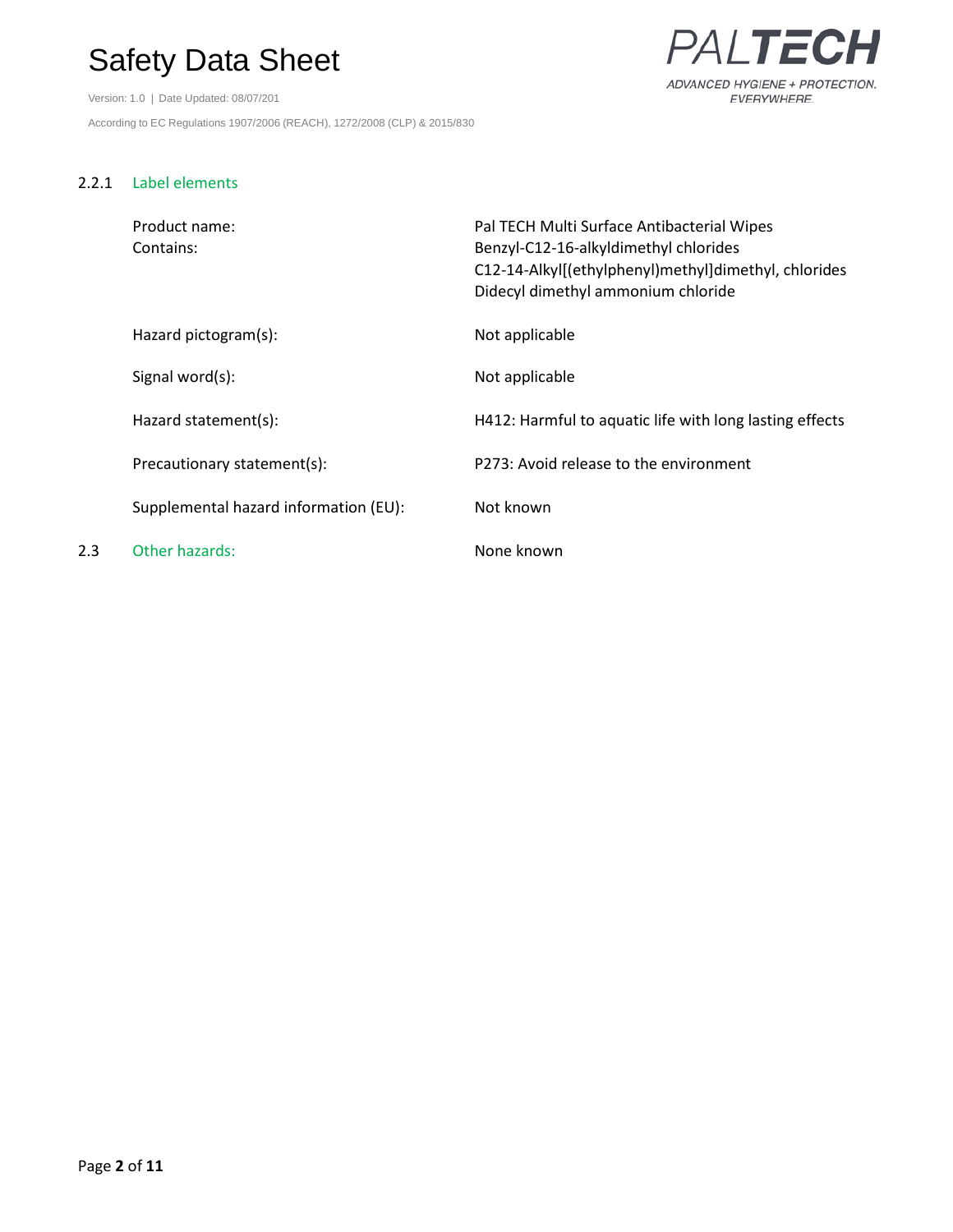Version: 1.0 | Date Updated: 08/07/201

According to EC Regulations 1907/2006 (REACH), 1272/2008 (CLP) & 2015/830

#### **SECTION 3: COMPOSITION/INFORMATION ON INGREDIENTS**

#### 3.1 Mixtures

#### Hazardous components EC Classification No. 1272/2008

| <b>Chemical Name</b>       | CAS-No.          | Classification       | Classification             | Concentration |
|----------------------------|------------------|----------------------|----------------------------|---------------|
|                            | EC-No.           | (67/548/EEC)         | (Regulation (EC) No        | [%]           |
|                            | REACH No.        |                      | 1272/2008)                 |               |
| Quaternary ammonium        | 68424-85-1       | C, N; R22, R34, R50  | Acute Tox.; 4; H302        | < 0.5%        |
| compounds, benzyl-C12-16-  | 270-352-2        |                      | Skin Corr.; 1B; H314       |               |
| alkyldimethyl, chlorides   |                  |                      | Aquatic Acute; 1; H400     |               |
| Didecyl dimethyl           | 7173-51-1        | C, N; R22, R34, R50  | Acute Tox.; 3; H301        | < 0.5%        |
| ammonium chloride          | 230-525-2        |                      | Skin Corr.; 1B; H314       |               |
|                            |                  |                      | Aquatic Acute; 1; H400     |               |
|                            |                  |                      |                            |               |
| Quaternary ammonium        | 85409-23-0       | C, N; R22, R34, R50  | Acute Tox.; 4; H302        | < 0.5%        |
| compounds, C12-14-         | 287-090-7        |                      | Skin Corr.; 1B; H314       |               |
| alkyl[(ethylphenyl)        |                  |                      | Aquatic Acute; 1; H400     |               |
| methylldimethyl, chlorides |                  |                      |                            |               |
| Propan-2-ol                | $67 - 63 - 0$    | F, Xi; R11, R36, R67 | Flam. Lig.; 2; H225 Eye    | 0.2%          |
|                            | 200-61-7         |                      | Irrit.;2; H319 STOT SE; 3; |               |
|                            | 01-2119457558-25 |                      | H336                       |               |
|                            |                  |                      |                            |               |

For the full text of the R-phrases mentioned in this section, see Section 16 For the full text of the H-statements mentioned in this section, see Section 16

#### **SECTION 4: FIRST AID MEASURES**

#### 4.1 Description of first aid measures

|     | Inhalation:<br>Skin contact:<br>Eye contact:                                  | IF INHALED: Obtain medical attention for symptoms of<br>difficulty of breathing<br>IF ON SKIN: Rinse with plenty of water.<br>IF IN EYE: Rinse with plenty of water. |
|-----|-------------------------------------------------------------------------------|----------------------------------------------------------------------------------------------------------------------------------------------------------------------|
|     | Ingestion:                                                                    | IF SWALLOWED: Rinse mouth. Get medical attention if<br>symptoms occur.                                                                                               |
| 4.2 | Most important symptoms and effects, both<br>acute and delayed                | See section 11 for more detailed information on health<br>effects and symptoms.                                                                                      |
| 4.3 | Indication of any immediate medical attention<br>and special treatment needed | Treat symptomatically.                                                                                                                                               |

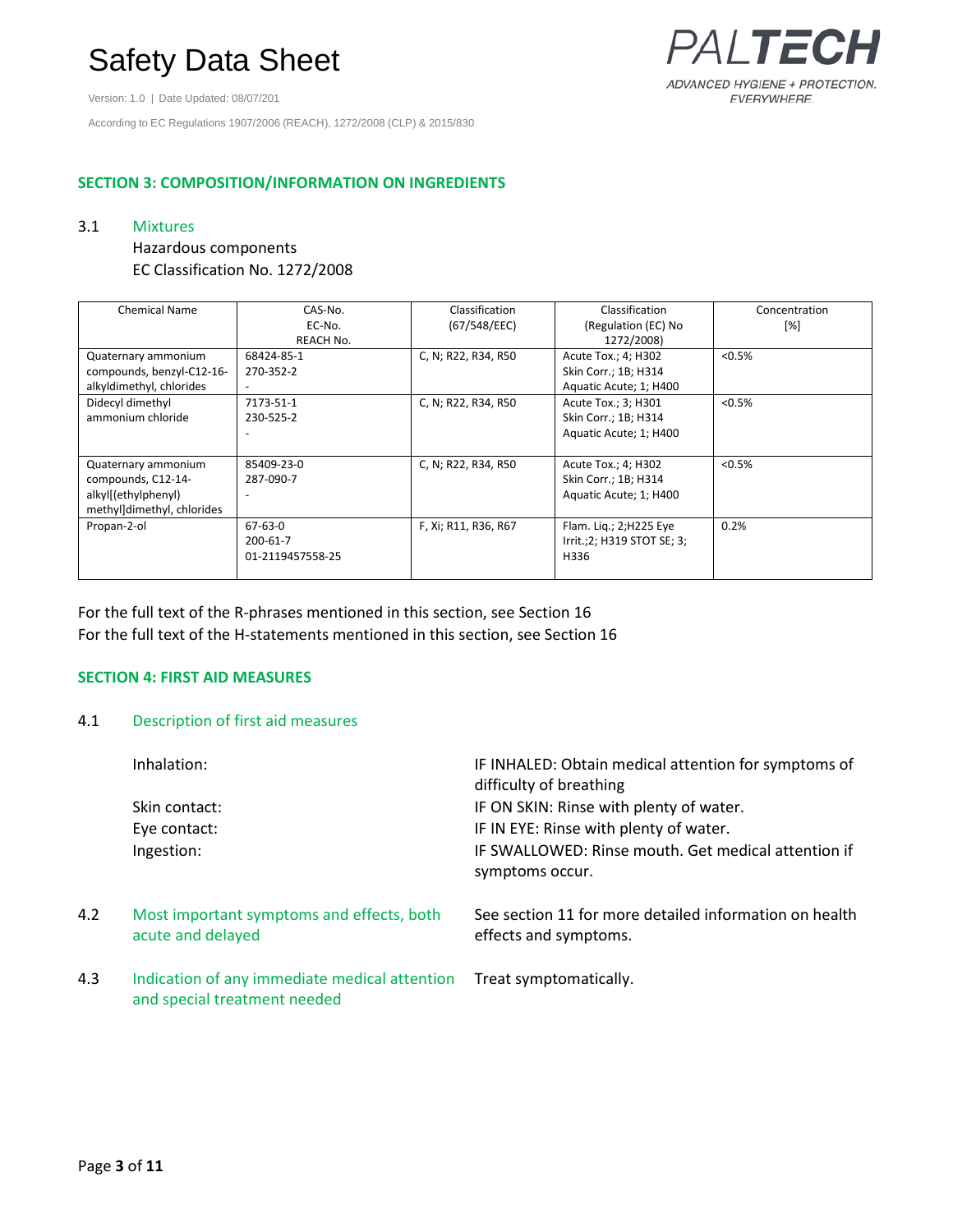Version: 1.0 | Date Updated: 08/07/201 According to EC Regulations 1907/2006 (REACH), 1272/2008 (CLP) & 2015/830



### **SECTION 5: FIREFIGHTING MEASURES**

| 5.1 | <b>Extinguishing media</b>                                             |                                                                                                                                                                                             |
|-----|------------------------------------------------------------------------|---------------------------------------------------------------------------------------------------------------------------------------------------------------------------------------------|
|     | Suitable extinguishing media:                                          | In the event of fire, use specifically suitable extinguishing<br>agents appropriate for the surrounding fire.                                                                               |
|     | Unsuitable extinguishing media:                                        | None known.                                                                                                                                                                                 |
| 5.2 | Special hazard arising from the substance or<br>mixture                |                                                                                                                                                                                             |
|     | Specific hazard during firefighting:<br>Hazardous combustion products: | Keep away from heat and source of ignition.<br>Decomposition products may include the following<br>materials:<br>Carbon oxides<br>Nitrogen oxides<br>Sulphur oxides<br>Oxides of phosphorus |
| 5.3 | Advice for firefighters                                                |                                                                                                                                                                                             |
|     | Special protective equipment for firefighters                          | Use personal protective equipment                                                                                                                                                           |
|     | <b>SECTION 6: ACCIDENTAL RELEASE MEASURES</b>                          |                                                                                                                                                                                             |
| 6.1 | Personal precautions, protective equipment<br>and emergency procedures |                                                                                                                                                                                             |
|     | Advice for non-emergency personnel:                                    | Ensure cleanup is conducted by trained personnel. Refer<br>to protective measures listed in section 7 & 8.                                                                                  |
|     | Advice for emergency responders:                                       | If specialized clothing is required to deal with the<br>spillage, take note of any information in section 8 on<br>suitable and unsuitable materials.                                        |
| 6.2 | <b>Environmental precautions</b>                                       |                                                                                                                                                                                             |
|     | Environmental precautions:                                             | Do not allow contact with soil, surface or ground water.                                                                                                                                    |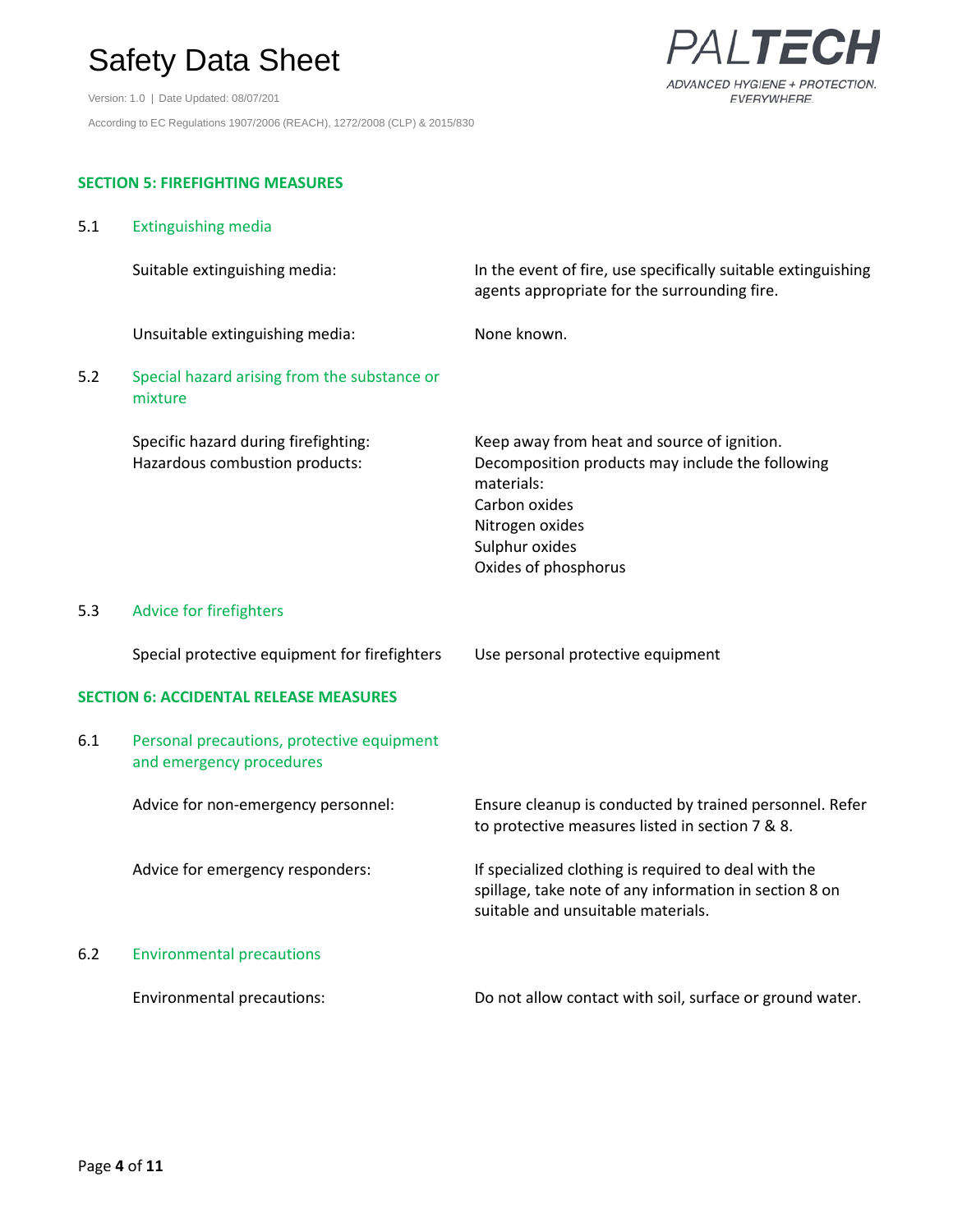Version: 1.0 | Date Updated: 08/07/201 According to EC Regulations 1907/2006 (REACH), 1272/2008 (CLP) & 2015/830



#### 6.3 Methods and material for containment and cleaning up

Methods for cleaning up: Eliminate all ignition sources if safe to do so. Stop any leak if safe to do so. Contain spillage and then collect with non-combustible absorbent material and place in container for disposal according to local / national regulation (see section 13).

#### 6.4 Reference to other sections

See section 1 for emergency contact information For personal protection see section 8 See section 13 for additional waste treatment information.

#### **SECTION 7: HANDLING & STORAGE**

#### 7.1 Precautions for safe handling

Advice on safe handling: Wash hands thoroughly after use. Hygiene measures: Handle in accordance with good industrial hygiene and safety practice. Wash face, hands and any exposed skin thoroughly after handling. 7.2 Conditions for safe storage, including any incompatibilities Requirements for storage areas and containers: Keep away from oxidizing agents. Keep out of reach of children. Keep container tightly closed. Storage temperature: 0°C to 40°C 7.3 Specific end uses

Specific use(s): Specific use(s): Wet wipe. Manual process for cleaning.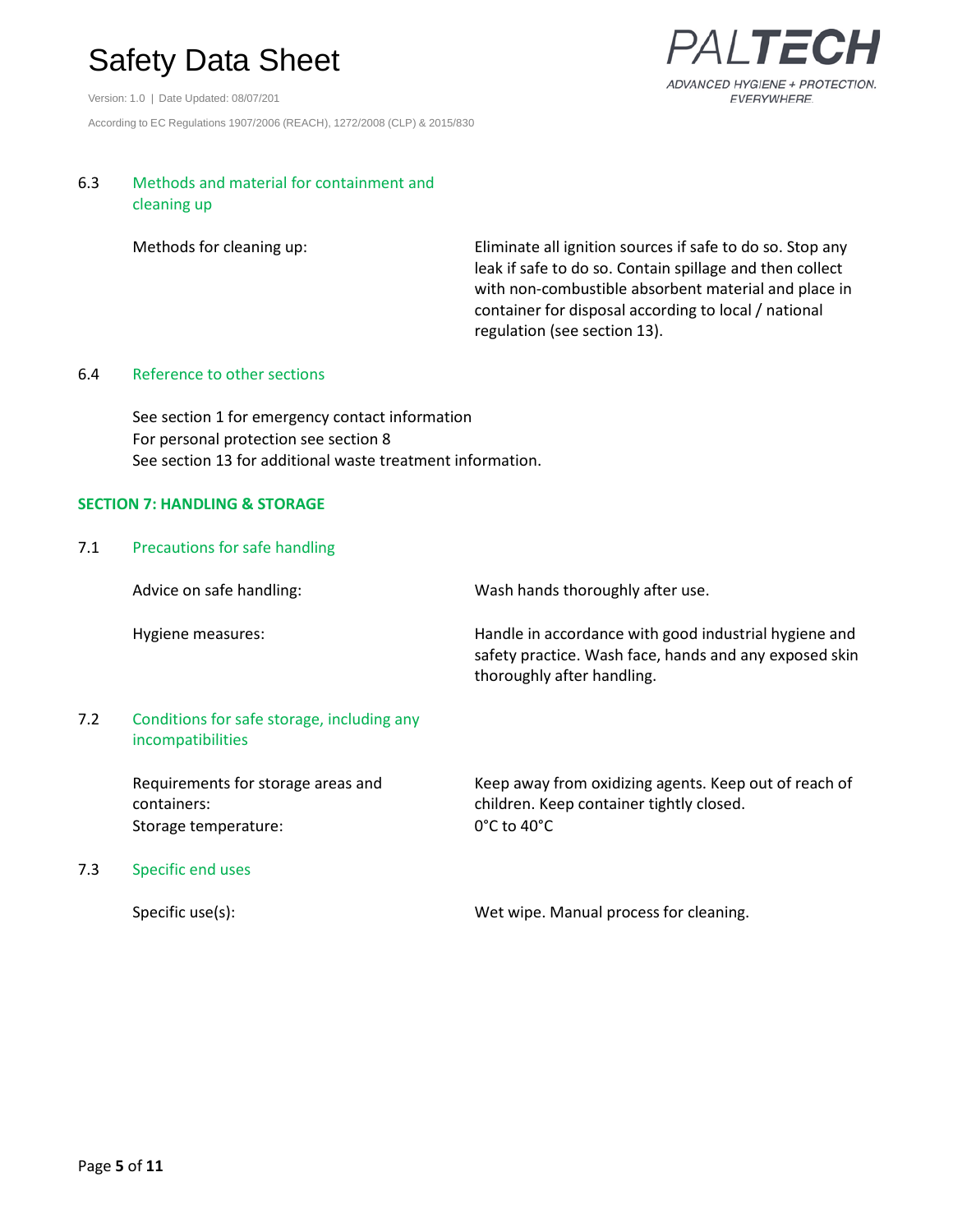Version: 1.0 | Date Updated: 08/07/201

According to EC Regulations 1907/2006 (REACH), 1272/2008 (CLP) & 2015/830



#### **SECTION 8: EXPOSURE CONTROL/PERSONAL PROTECTION**

#### 8.1 Control parameters

#### 8.1.1 Occupational Exposure Limits

| CAS-No. | Components  | Value type (form of<br>exposure) | Control parameters    | Update     | Basis           |
|---------|-------------|----------------------------------|-----------------------|------------|-----------------|
| 67-63-0 | Propan-2-ol | <b>TWA</b>                       | 400ppm<br>999 $mg/m3$ | 2005-04-06 | <b>UKCOSSTD</b> |

#### 8.1.2 Biological limit value

| CAS-No. | bstance name<br>sub | parameters<br>Control | Sampling time<br>. . | Update |
|---------|---------------------|-----------------------|----------------------|--------|
|         |                     |                       |                      |        |

#### 8.2 Exposure controls

| 8.2.1 Appropriate engineering controls | Good ventilation should be sufficient to control worker |
|----------------------------------------|---------------------------------------------------------|
|                                        | exposure to airborne contamination.                     |
|                                        |                                                         |

#### 8.2.2 Personal protection equipment

Eye/face protection **No special protective equipment required.** Skin protection **No special protective equipment required.** No special protective equipment required. Respiratory protection No special protective equipment required. Thermal hazard **No special protective equipment required.** No special protective equipment required. 8.2.3 Environmental Exposure Controls Consider the provision of contamination around the storage vessels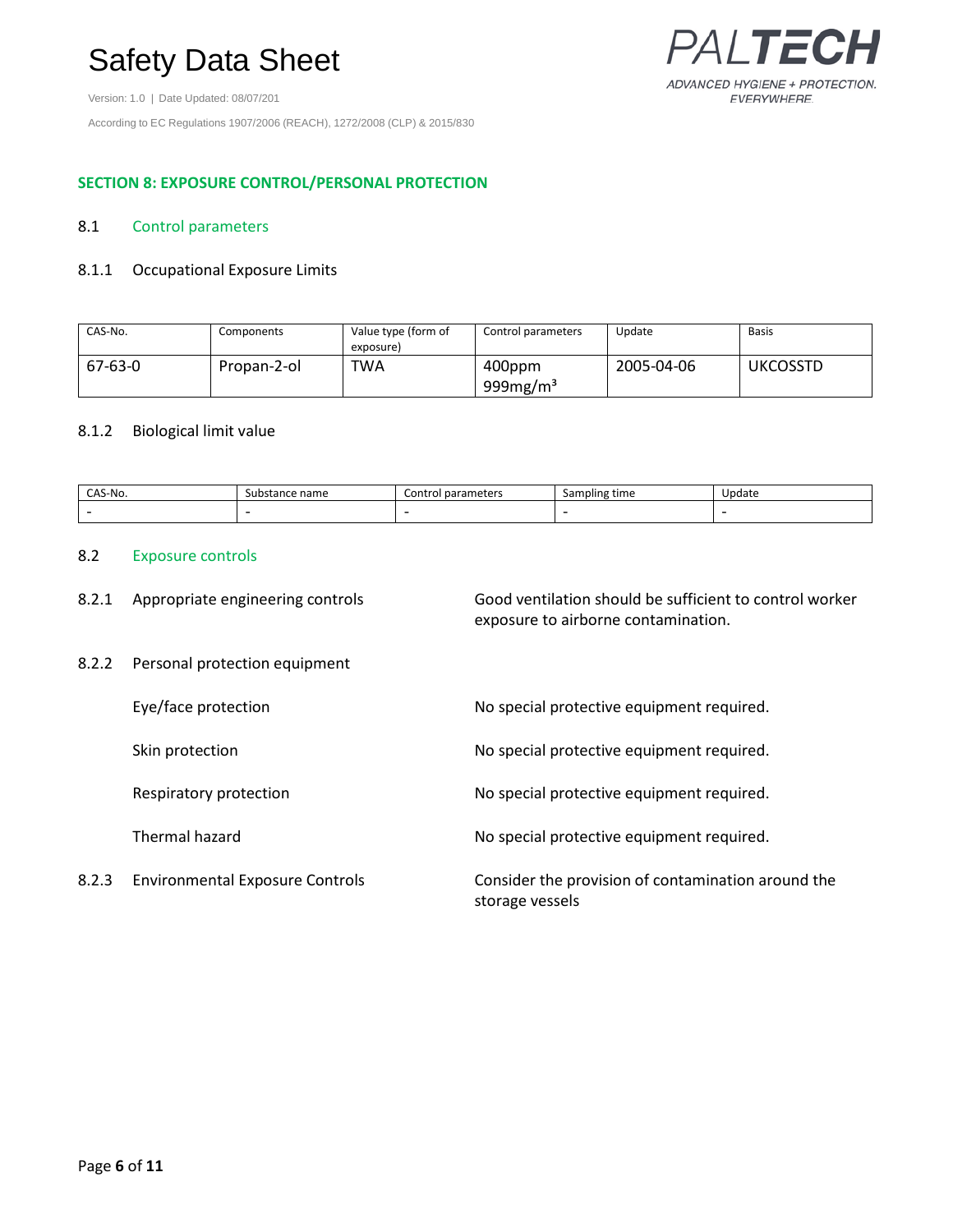Version: 1.0 | Date Updated: 08/07/201 According to EC Regulations 1907/2006 (REACH), 1272/2008 (CLP) & 2015/830



### **SECTION 9: PHYSICAL AND CHEMICAL PROPERTIES**

#### 9.1 Information on basic physical and chemical

| Appearance                                  | Wet Nonwoven wipe material     |
|---------------------------------------------|--------------------------------|
| Colour                                      | White                          |
| Odour                                       | Slight chemical odour          |
| Odour Threshold                             | No data available              |
| рH                                          | $6.0 - 8.0$                    |
| Melting Point/Freezing point                | No data available              |
| Initial boiling point and boiling range     | No data available              |
| Flash point                                 | >60°C (Abel closed cup method) |
| Evaporation rate                            | No data available              |
| Flammability (solid, gas)                   | No data available              |
| Upper/lower flammability or explosive limit | No data available              |
| Vapour pressure                             | No data available              |
| Vapour density                              | No data available              |
| Relative density                            | No data available              |
| Solubility(ies)                             | No data available              |
| Partition coefficient: n-octanol/water      | No data available              |
| Auto-ignition temperature                   | No data available              |
| Decomposition temperature                   | No data available              |
| Viscosity                                   | No data available              |
| <b>Explosive properties</b>                 | No data available              |
| Oxidising properties                        | No data available              |

9.2 Other information **Construction** No data available

#### **SECTION 10: STABILITY AND REACTIVITY**

| 10.1 | Reactivity                         | No dangerous reaction known under conditions of<br>normal use. |
|------|------------------------------------|----------------------------------------------------------------|
| 10.2 | <b>Chemical stability</b>          | Stable under normal conditions.                                |
| 10.3 | Possibility of hazardous reactions | No dangerous reaction known under conditions of<br>normal use. |
| 10.4 | Conditions to avoid                | Extreme heat, flames and sparks.                               |
| 10.5 | Incompatible materials             | None known.                                                    |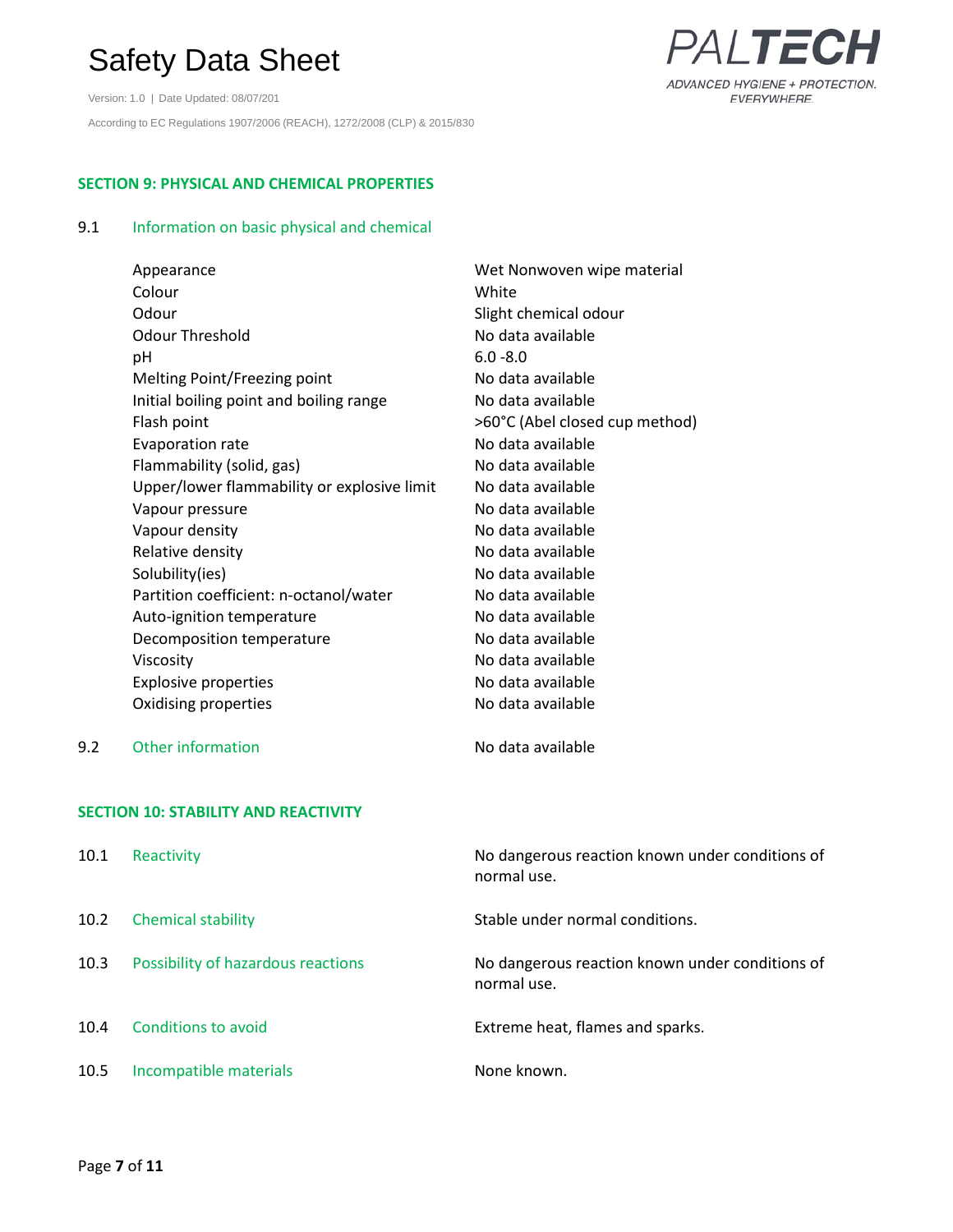Version: 1.0 | Date Updated: 08/07/201 According to EC Regulations 1907/2006 (REACH), 1272/2008 (CLP) & 2015/830



10.6 Hazardous decomposition product(s) Decomposition products may include the following materials: Carbon oxides Nitrogen oxides Sulphur oxides Oxides of phosphorus

#### **SECTION 11: TOXICOLOGICAL INFORMATION**

11.1 Information on toxicological effect

Information on likely routes of exposure Eye contact and skin contact.

#### Acute Toxicity

Ingestion There is no data available for this product. Inhalation There is no data available for this product. Skin contact Skin contact There is no data available for this product. Eye contact There is no data available for this product. Skin corrosion/irritation There is no data available for this product. Serious eye damage/irritation There is no data available for this product. Respiratory or skin sensitisation There is no data available for this product. Germ cell mutagenicity There is no data available for this product. Carcinogenicity There is no data available for this product. Reproductive toxicity There is no data available for this product. STOT – single exposure There is no data available for this product. STOT – repeated exposure There is no data available for this product. Aspiration hazard There is no data available for this product.

#### **SECTION 12: ECOLOGICAL INFORMATION**

| 12.1 | Toxicity                                 | Very toxic to aquatic life. Harmful to aquatic life with<br>long lasting effects.                                                                                                                 |
|------|------------------------------------------|---------------------------------------------------------------------------------------------------------------------------------------------------------------------------------------------------|
| 12.2 | Persistence and degradability            | No data available                                                                                                                                                                                 |
| 12.3 | Bioaccumulative potential                | No data available                                                                                                                                                                                 |
| 12.4 | Mobility in soil                         | No data available                                                                                                                                                                                 |
| 12.5 | <b>Result of PBT and vPvB assessment</b> | This mixture contains no components considered to be<br>either persistent, bioaccumulative and toxic (PBT), or<br>very persistent and very bioaccumulative (vPvB) at levels<br>of 0.1% or higher. |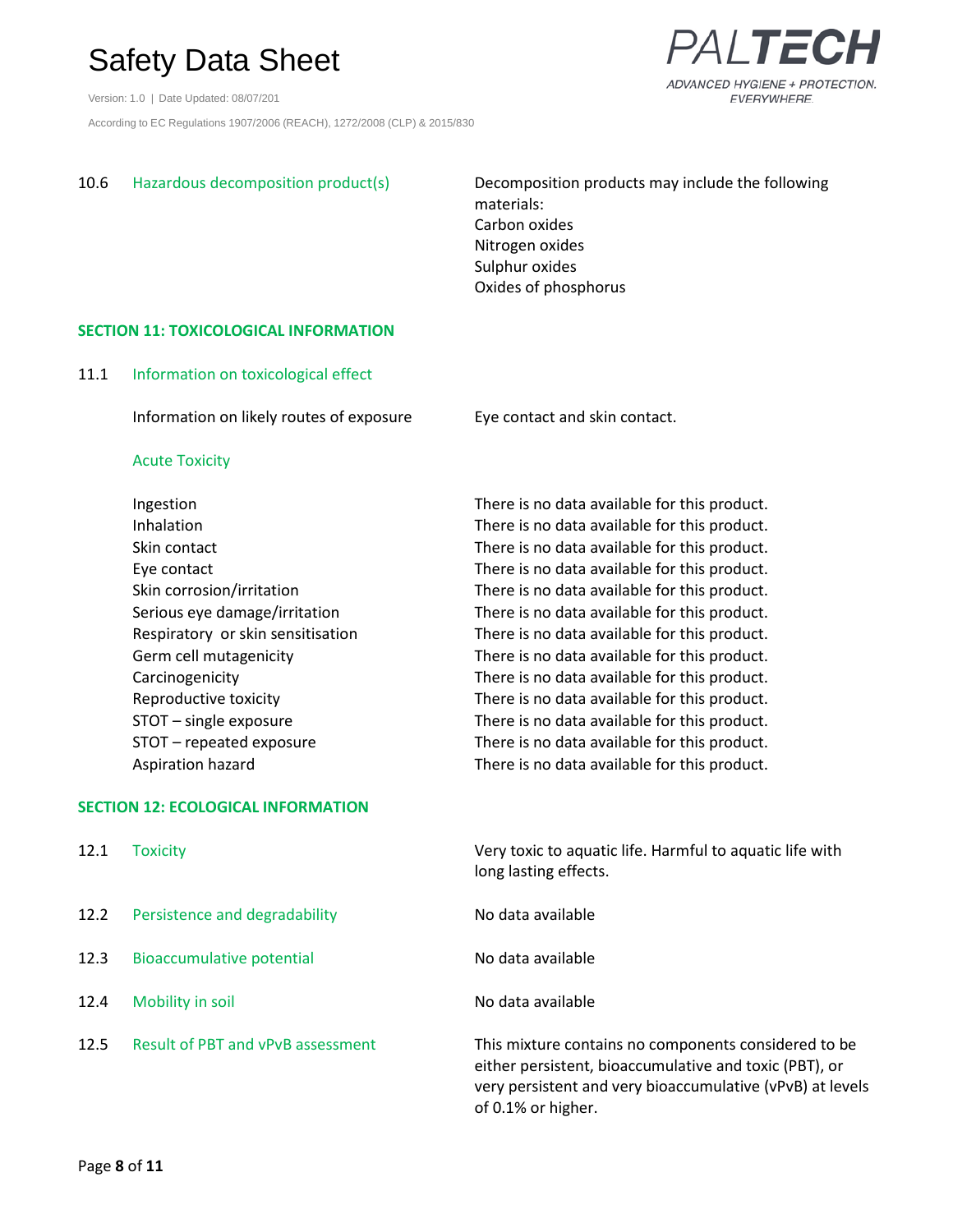Version: 1.0 | Date Updated: 08/07/201

According to EC Regulations 1907/2006 (REACH), 1272/2008 (CLP) & 2015/830

12.6 Other adverse effects No data available

#### **SECTION 13: DISPOSAL CONSIDERATIONS**

| 13.1 | Waste treatment methods       | Where possible recycling is preferred to disposal or<br>incineration. If recycling is not practicable, dispose of in<br>compliance with local regulation. |
|------|-------------------------------|-----------------------------------------------------------------------------------------------------------------------------------------------------------|
| 13.2 | <b>Additional Information</b> | None known.                                                                                                                                               |

**SECTION 14: TRANSPORT INFORMATION**

This product is not classified as dangerous goods for transport in regards to the transport regulations.

#### Land transport (ADR/AND/RID)

| 14.1 | UN number                                  | Not applicable. |
|------|--------------------------------------------|-----------------|
| 14.2 | UN proper shipping name                    | Not applicable. |
| 14.3 | Transport hazard class(es)                 | Not applicable. |
| 14.4 | Packaging group                            | Not applicable. |
| 14.5 | <b>Environmental hazards</b>               | Not applicable. |
| 14.6 | Special precautions for user               | Not applicable. |
| 14.7 | Transport in bulk according to Annex II of | Not applicable. |
|      | MARPOL73/78 and the IBC code               |                 |
|      | Sea transport (IMDG/IMO)                   |                 |
| 14.1 | UN number                                  | Not applicable. |
| 14.2 | UN proper shipping name                    | Not applicable. |
| 14.3 | Transport hazard class(es)                 | Not applicable. |
| 14.4 | Packaging group                            | Not applicable. |
| 14.5 | <b>Environmental hazards</b>               | Not applicable. |
| 14.6 | Special precautions for user               | Not applicable. |
| 14.7 | Transport in bulk according to Annex II of | Not applicable. |
|      | MARPOL73/78 and the IBC code               |                 |
|      | Air Transport (IATA)                       |                 |
| 14.1 | UN number                                  | Not applicable. |
| 14.2 | UN proper shipping name                    | Not applicable. |
| 14.3 | Transport hazard class(es)                 | Not applicable. |
| 14.4 | Packaging group                            | Not applicable. |
| 14.5 | Environmental hazards                      | Not applicable. |
| 14.6 | Special precautions for user               | Not applicable. |
| 14.7 | Transport in bulk according to Annex II of | Not applicable. |
|      | MARPOL73/78 and the IBC code               |                 |

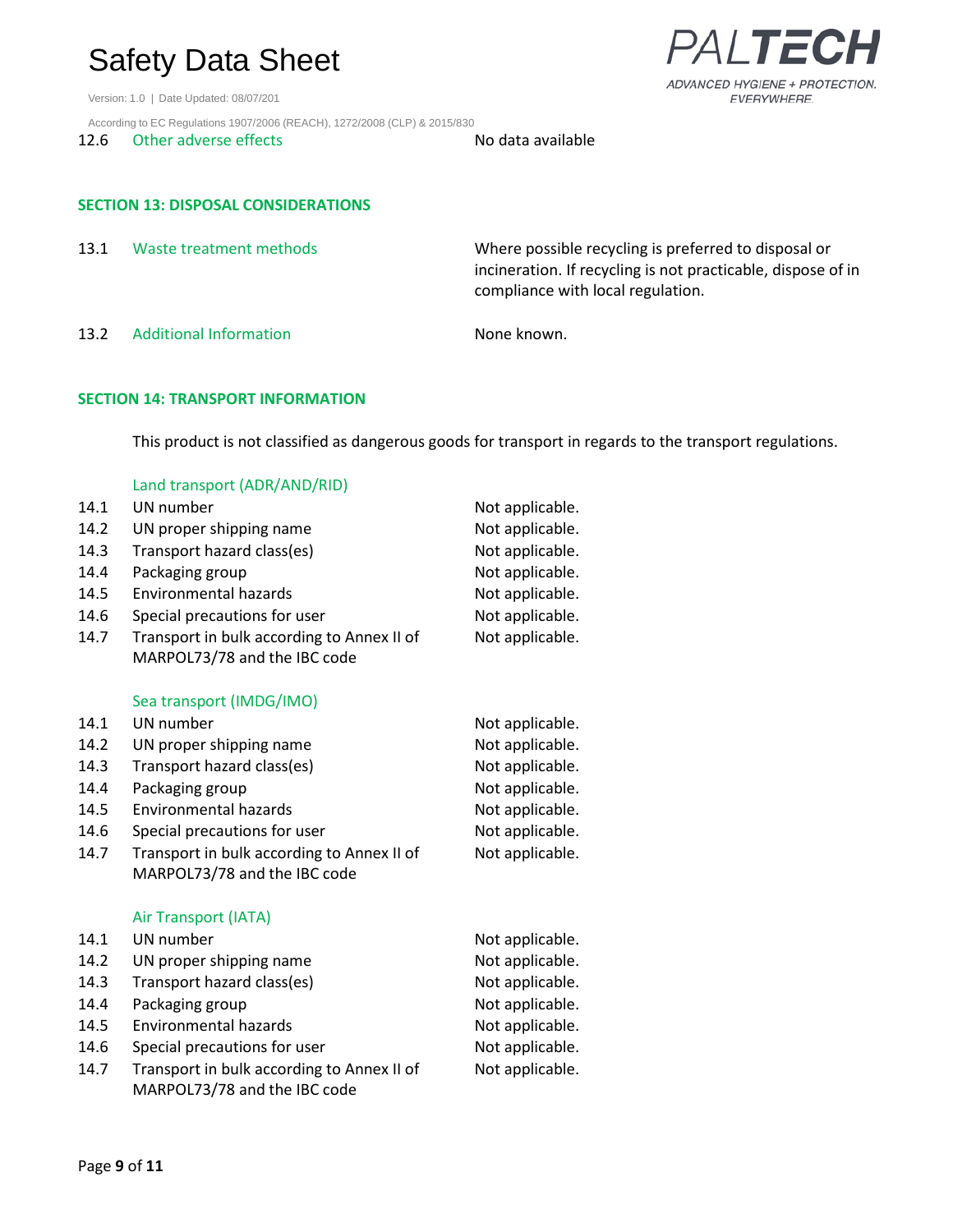Version: 1.0 | Date Updated: 08/07/201 According to EC Regulations 1907/2006 (REACH), 1272/2008 (CLP) & 2015/830



### **SECTION 15: REGULATORY INFORMATION**

| 15.1 | Safety, health and environmental<br>regulations/legislation specific for the<br>substance or mixture | According to detergents regulation EC 648/2004<br>Less than 5%: cationic surfactants. Other constituents<br>are: Disinfectant |
|------|------------------------------------------------------------------------------------------------------|-------------------------------------------------------------------------------------------------------------------------------|
| 15.2 | Chemical safety assessment                                                                           | This product contains substances for which chemical<br>safety assessment is still required.                                   |

#### **SECTION 16: OTHER INFORMATION**

#### Full text of R-phrases

Full text of Risk Phrases and Safety Phrases mentioned under sections 2 and 3:

| R11:              | Highly flammable                           |
|-------------------|--------------------------------------------|
| R22:              | Harmful if swallowed                       |
| R34:              | Causes burns                               |
| R <sub>36</sub> : | Irritating to eyes                         |
| R50:              | Very toxic to aquatic organisms            |
| R67:              | Vapours may cause drowsiness and dizziness |
|                   |                                            |

Full text or Hazard statements and Precautionary Statement mentioned under sections 2 and 3:

| H225: | Highly flammable                       |
|-------|----------------------------------------|
| H301: | Toxic if swallowed                     |
| H302: | Harmful if swallowed                   |
| H314: | Causes serve skin burns and eye damage |
| H319: | Causes serious eye irritation          |
| H336: | May cause drowsiness or dizziness      |
| H400: | Very toxic to aquatic life             |
|       |                                        |

#### Full text of other abbreviations

- ADR: European agreement concerning the international carriage of dangerous goods by Road.
- IMDG: International Maritime Dangerous Goods.
- IATA: International Air Transport Association.
- ICAO: International Civil Aviation Organisation
- RID: Regulations concerning the International carriage of Dangerous goods by rail.